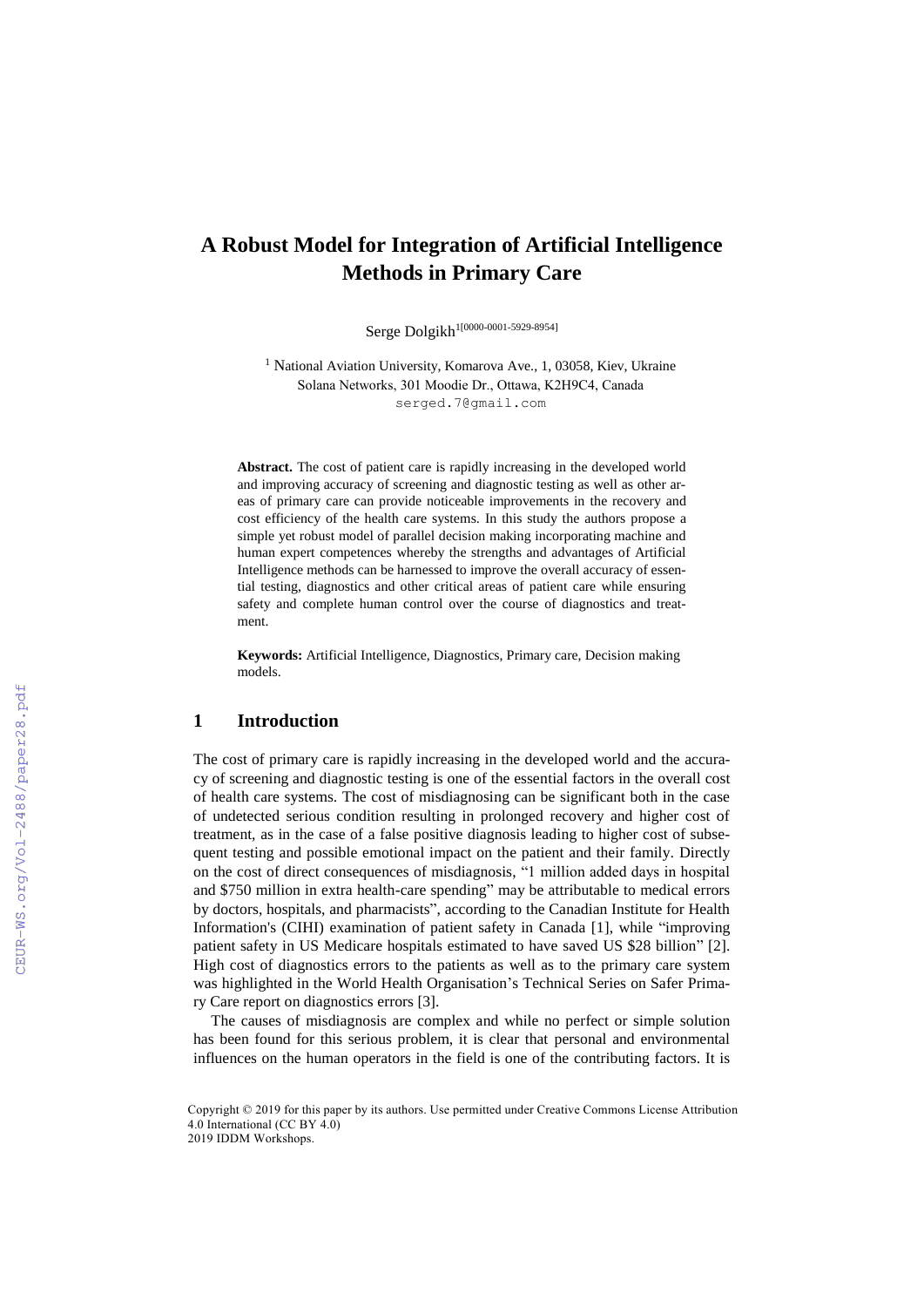well known that the performance of even professional and highly trained personnel may vary in time and be affected by multiple factors such as physical condition, mood, fatigue, stress and others. In particular, the burnout syndrome is well known among professionals whose work involves conditions of high and constant stress, responsibility for life and well-being of other people such as military personnel, pilots, medical professionals, teachers, social workers [4].

On the other hand, the advances in the field of Artificial Intelligence technologies over the past decades have brought the performance of machine systems in some areas to the level of human experts, including in health care applications [5,6]. Unlike human practitioners, machine systems offer performance on a stable level not affected by personal and transient factors. These developments offer opportunities to significantly improve the performance of essential diagnostics practices and procedures via incorporation of pre-trained in the diagnostic area high performance machine intelligence systems.

However, the introduction of such complex systems in direct human care can bring serious challenges of their own, particularly in the areas of trust and confidence in the system that employs such components: the internal operation of complex machine systems such as deep learning neural networks used in high accuracy image analysis is not very well understood at the time of writing and trusting them with an essential treatment decision can be seen as premature at this point, and less than clear if achievable in the longer perspective. Quoting Dr Raj Jena at Addenbrooke's hospital in Cambridge "if you are a deep learning algorithm, when you fail you can often fail in a very unpredictable and spectacular way", stressing that applications of machine intelligence systems will need robust real-world testing [6,7].

Taking into account these challenges and opportunities, the authors undertook the study to investigate possibilities of safe and efficient introduction of Artificial Intelligence methods in the operational practices of primary care and proposed a simple yet robust model whereby high accuracy machine methods can be harnessed to improve the accuracy of essential testing, diagnostics and other critical areas of health care without any compromised of safety, trust and confidence in the system.

#### *The motivation for this study is:*

- to investigate opportunities and models of incorporating high performance Artificial Intelligence methods into the diagnostics practices to improve the accuracy and cost efficiency of essential diagnostics without compromising safety, trust and confidence in the system, and
- to propose a general approach to incorporating machine intelligence systems with the potential to measurably improve the diagnostics outcomes while complying with the requirements of safety and full human control over the processes of diagnostics and treatment.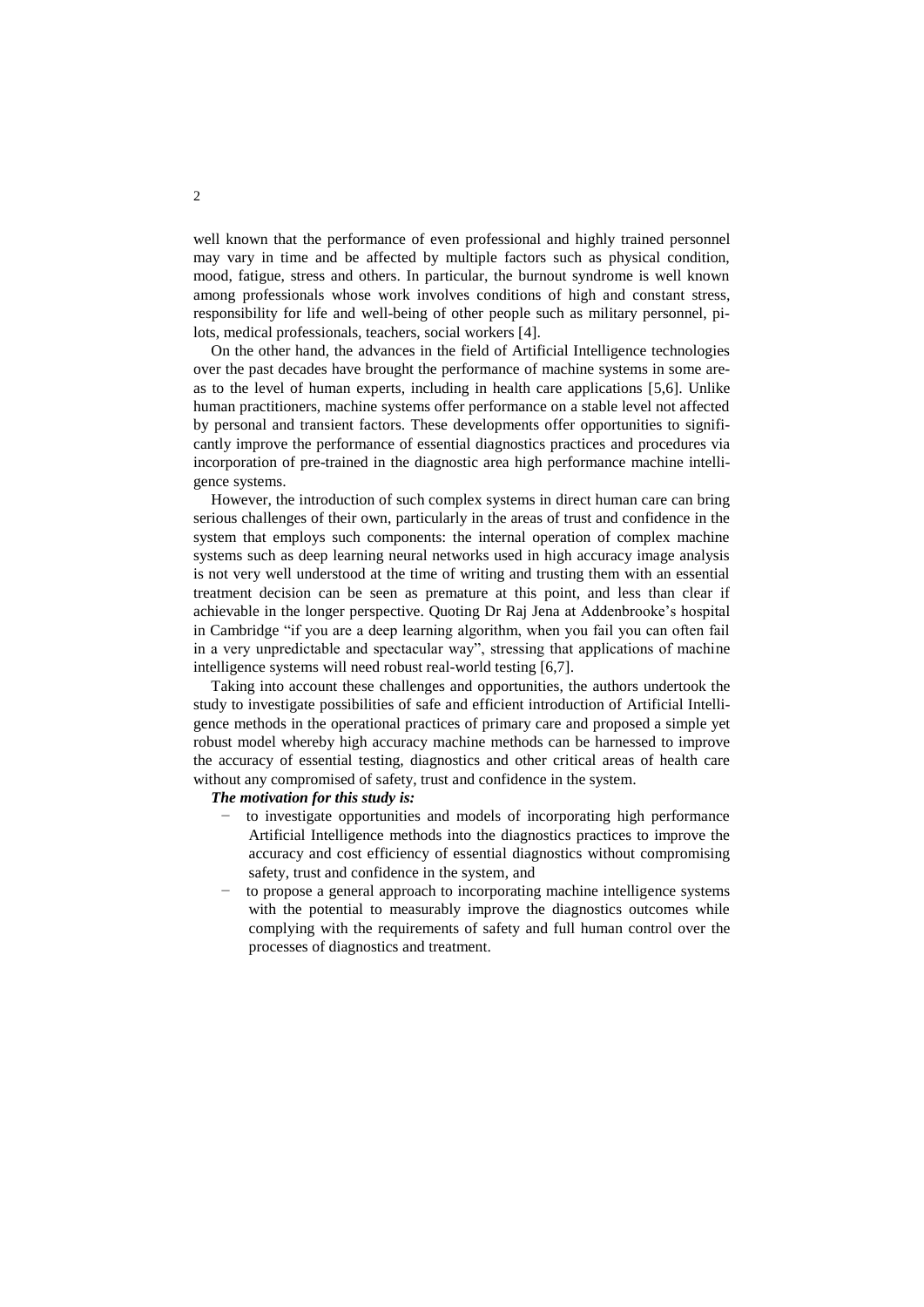## **2 Background: Challenges and Shortcomings of the Current Practice**

In many health care systems and institutions, both private and public, the diagnostics following an essential test is performed by a single human practitioner and passed on to the next stage in the patient care chain that often takes it as a given with no further feedback or analysis [1,3]. This practice may create a single link chain model in which the accuracy of the entire chain is dependent and determined by that of a single link, with correct diagnostics playing primary and sometimes critical role in the outcome of the treatment.

The logical consequence of this observation is that the efficiency of the chain cannot exceed that of any single link, and the error rate in the diagnostics phase may drive down the overall efficiency, both in terms of the patient outcome and the cost to the system, of the entire chain.



**Fig. 1**. A single-link chain diagnostics and treatment model

On the other hand, the ability to reduce the incidence of essential errors is limited by the factors of human nature that is essentially impacted by the condition and the environment; and the cost and resource limitations in the system that do not allow significant duplication of processes to reduce the overall error. For example, to reduce the single link error, the system would need a second opinion on every diagnostics test or decision, resulting in the doubling of the cost of the diagnostics system, the direction that is rarely acceptable.

The advances in machine intelligence methods and systems over the last decade can offer an avenue toward a solution of this complex and costly problem as the cost of deploying a pre-trained in a specific diagnostics area high accuracy and high performance machine intelligence component can be negligible compared to educating and hiring hundreds of human practitioners, and its performance is more stable and not affected as much by internal or environment factors.

However, as mentioned earlier, any such development must be cautious and deal with the issues of trust and confidence in machine based decision-making systems that at this time cannot be taken for granted [6]. The challenge therefore lies in creat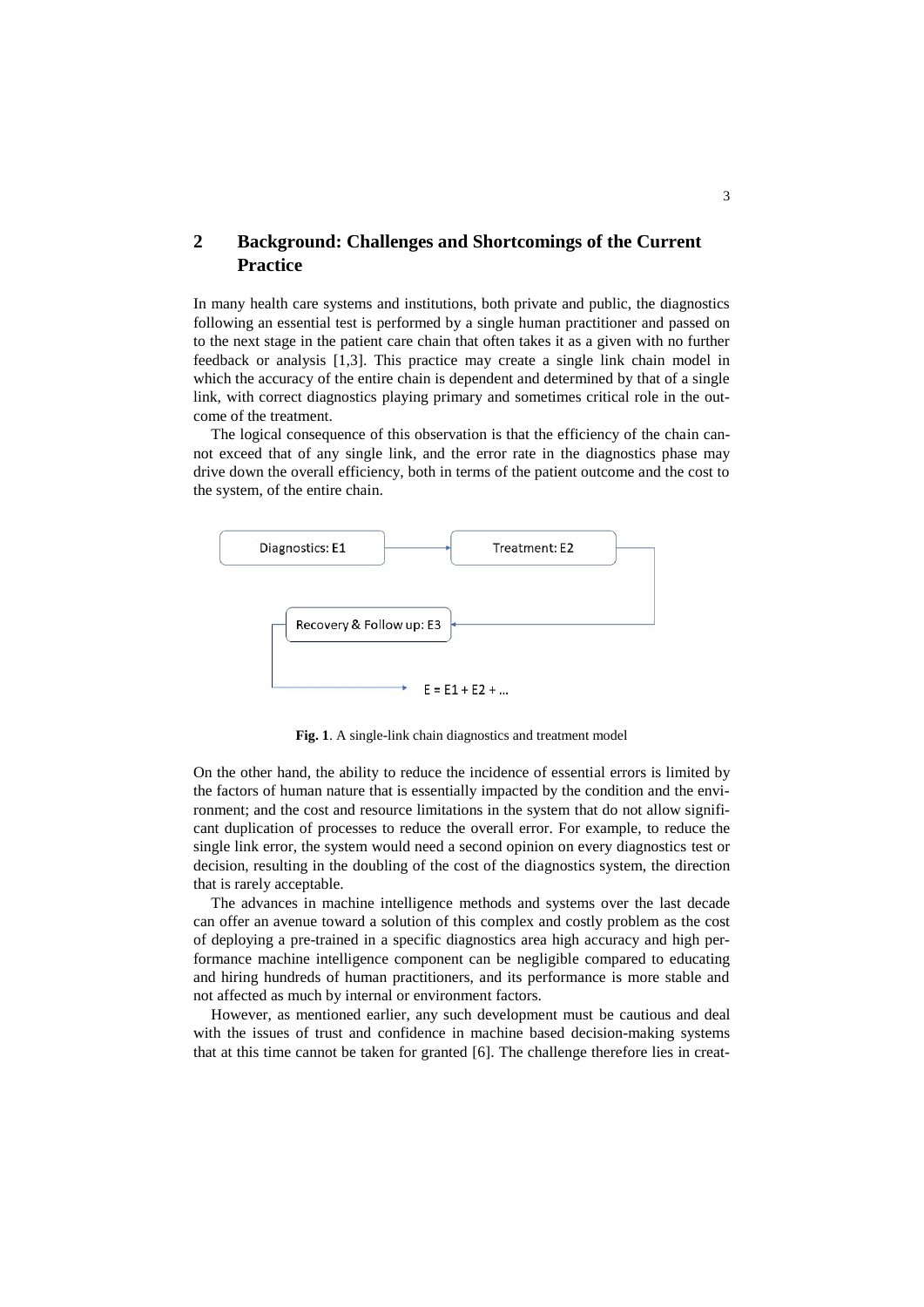ing combined, hybrid human-machine expertise decision-making models that would be able to combine the benefits of accuracy, high performance and stability offered by machine systems with trust and confidence of complete and uncompromised human control over the outcome of the diagnostics and treatment. Such an approach is investigated and proposed in this study.

#### **3 Multi-Channel Parallel Decision-Making Model**

#### **3.1 Decision Functions: Cumulative and Conflict**

Let's suppose a decision-making system has multiple decision making channels  $C_1$ , ..  $C_n$  and the final decision will be obtained from the partial decisions of the channels by a certain summation process that can be described by a "cumulative function" taking as input the partial decisions of the channels and producing the final decision:

$$
D = S(C_1, \ldots C_n)
$$

In the simplest case, the channel decisions can have Boolean value of True (condition detected) or False (normal, no condition) and one of the simplest forms of the cumulative function could be the logical OR of the channel decisions:

$$
S(C_1,...C_n) = OR (C_1,... C_n)
$$

Similarly to the cumulative function, the "conflict function" is defined as another perspective on the cumulative set of the decisions of the channels, that in the simplest form can be defined as the logical sum of pair-wise comparisons of the channel decisions:

$$
X(C_1, ... C_n) = OR((C_1 == C_2), (C_1 == C_3) ...)
$$

Thus, the meaning of the cumulative function is: "at least one channel has detected the condition" and that of the conflict function, "there's at least one conflict between the decisions of the channels". These definitions are summarized in Table 1.

| Channel 1 | Channel 2 | Cumulative, S. | Conflict, X |
|-----------|-----------|----------------|-------------|
| True      | True      | True           | False       |
| True      | False     | True           | True        |
| False     | True      | True           | True        |
| False     | False     | False          | False       |

**Table 1.** Cumulative and Conflict decision functions.

#### **3.2 Accuracy**

In the next step the accuracy of the channels and how it affects the accuracy of the system as a whole will be analyzed. Suppose the mean accuracies of the two channels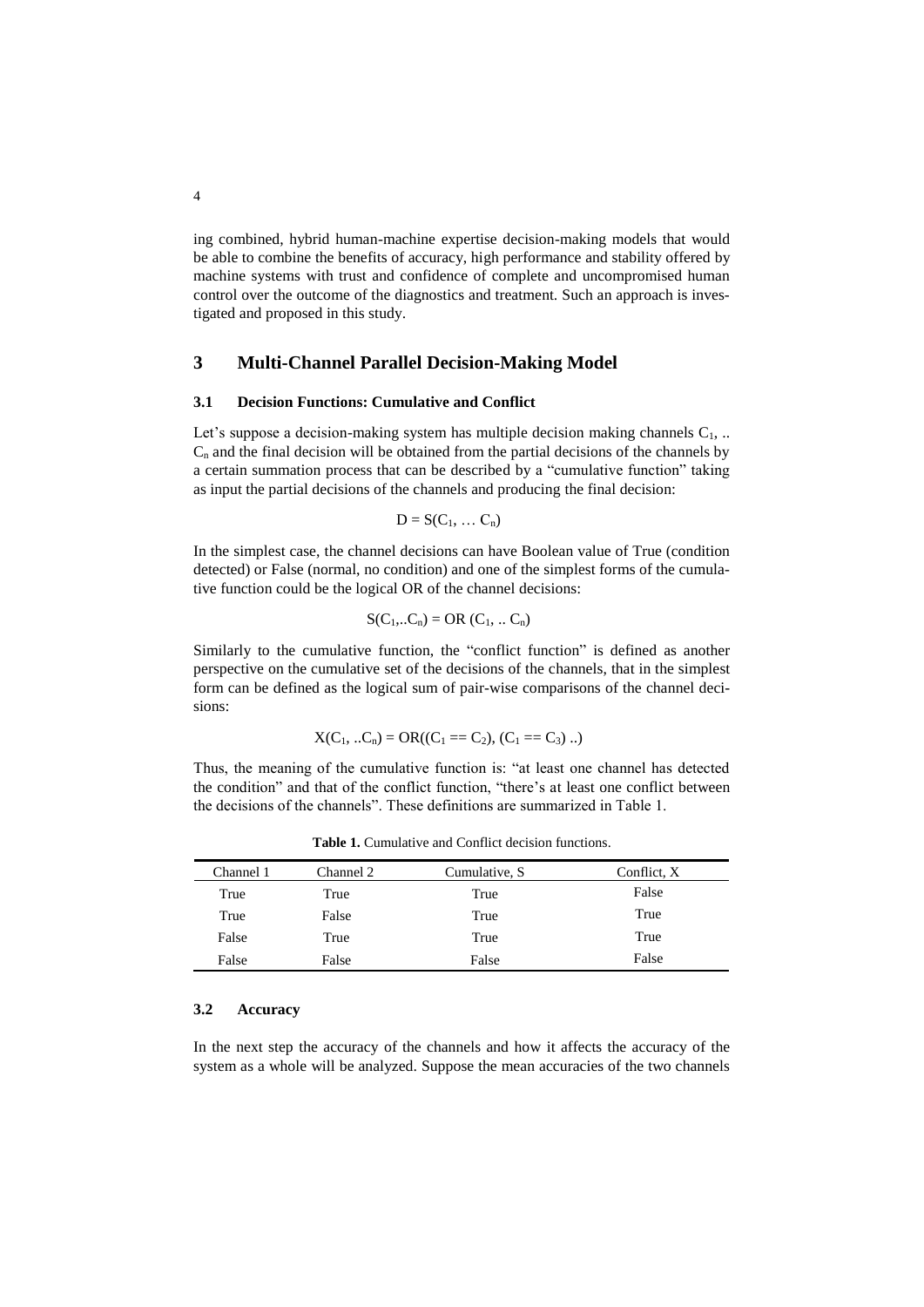are  $A_1$  and  $A_2$ , respectively. It easily follows from the definitions of cumulative and conflict functions above that the probabilities of an agreement (no conflict) and a conflict of the channels under that assumption will be as follows:

$$
P_{agr} = A_1 \times A_2 + (1-A_1) \times (1-A_2) = 1 + 2 A_1 \times A_2 - (A_1 + A_2)
$$
  
\n
$$
P_{conf} = A_1 \times (1-A_2) + A_2 \times (1-A_1) = A_1 + A_2 - 2 A_1 \times A_2,
$$
 (1)

and obviously,

$$
P_{conf} = 1 \text{ -- } P_{agr}
$$

We shall now introduce into the model the third channel, sequential to the parallel channels  $C_1$  and  $C_2$  that takes the input of the channels as well as values of S and X and produces the final decision:



**Fig.2**. A multi-channel parallel system with expert channel

The further constraint that will be imposed in this model is that the final "expert" channel will be involved only in the case of a conflict between the parallel channels, that is, if  $X(C_1, C_2)$  = True. It will also be assumed that the accuracy of the expert channel  $A_3 > A_1$ ,  $A_2$ .

From (1) the probability of the correct decision of the expert channel can then be calculated as:

$$
P_{\rm exp} = P_{\rm conf} \times A_3 \tag{2}
$$

and the error of the expert channel, as:

$$
E_{exp} = P_{conf} \times (1-A_3)
$$

Finally, from (1) and (2) one can estimate the overall error in the three-channel system as:

$$
E_{\text{tot}} = (1 - A_1) \times (1 - A_2) + P_{\text{conf}} \times (1 - A_3)
$$
 (3)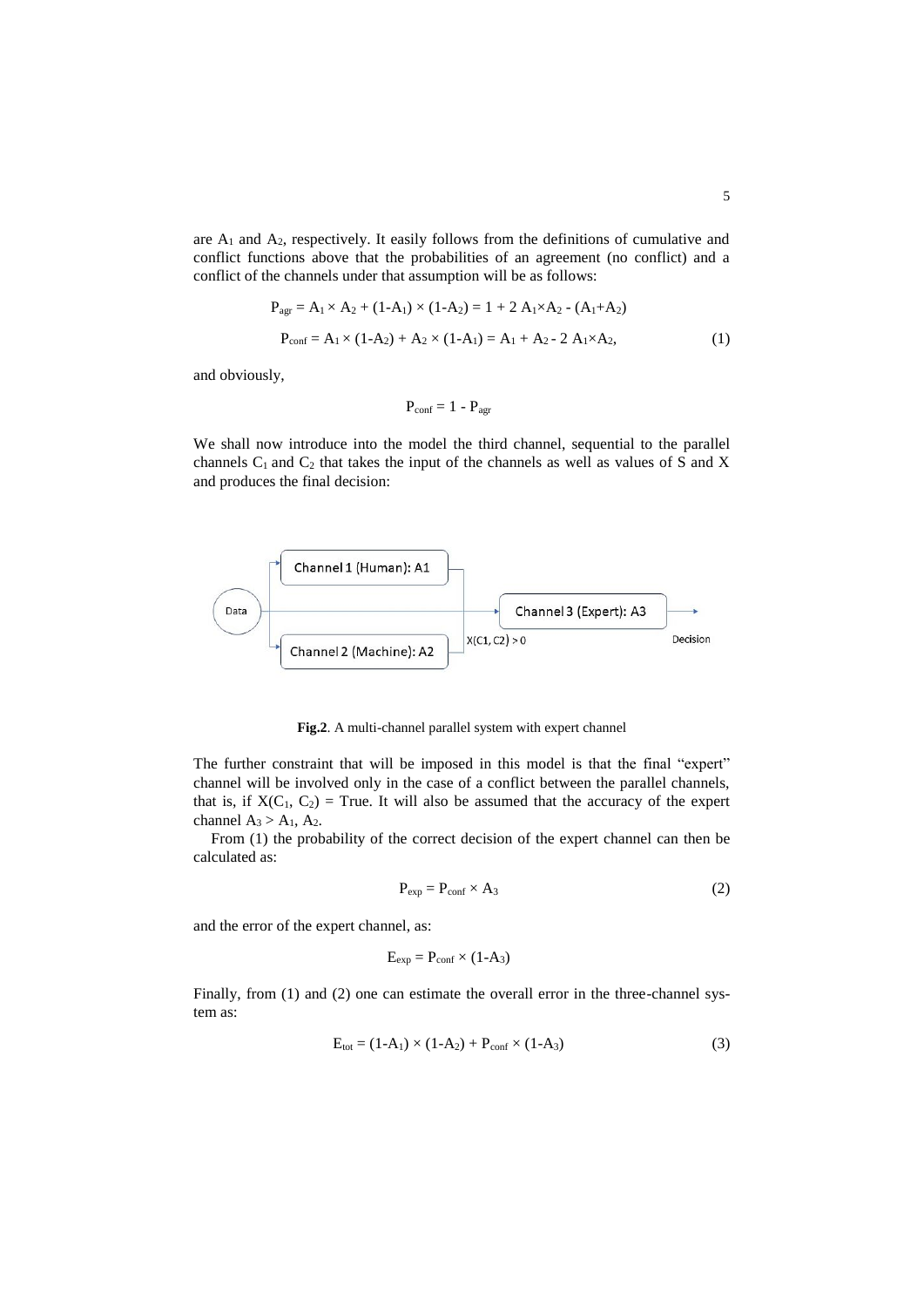## **4 ML Applications in a Multi-Channel Hybrid System**

In this section the authors shall apply the analysis of the multi-channel decision making system defined in the previous section in a real-world diagnostics system composed of the following elements:

1. A human diagnostic practitioner trained in the diagnostics domain, representing the first channel of the parallel channel decision-making system, characterized by a certain mean accuracy of decision A<sup>1</sup>

2. A machine intelligence system pre-trained in the diagnostic domain representing the second parallel channel of the decision-making system with mean accuracy of  $A_2$ 3. A data collection and processing unit that combines the results of the channels producing the cumulative and conflict outputs as described in the previous section.

4. An expert human practitioner called to make the final decision in the case of a conflict between the channels as described in the previous section.

Also, the additional assumptions are:

a) On average, the accuracies of the human and machine channels are in the same range [5,6], and

b) The accuracy of the expert channel in the final stage of the model is higher than that of either of the human or the machine channels in the parallel stage.

A system designed in this way may have a number of essential advantages over the traditional single-chain model described in Section 2. First, it wouldn't introduce significant overhead in time or effort, other than in the cases where such an exercise would be justified by the complexity of the case. If both human and machine channels agree on the initial assessment, the expert channel will not be involved. And due to high operational efficiency of the machine system and the fact that it can be used in the  $24 \times 365$  regime, in most cases its result would be ready for evaluation well before those of the human practitioner, whereas the time and the additional cost of combining the results of the channels in a modern computer system can be evaluated as negligible.

Secondly, such a system allows to free the highly knowledgeable and high demand expert resources only for the most challenging cases where higher level of expertise is warranted. Such limited resources can be involved in a highly efficient distributed organization on a regional or even national level with remote access to all necessary data, tests and case history.

Thirdly, as will be reported in the results section it allows to substantially increase the overall accuracy of the diagnostics process through combining human and machine expertise in parallel decision-making channels resulting in measurable reduction of the overall incidence of errors in the diagnosis phase and as a direct consequence noted in the aforementioned studies, improving the outcome as well as cost efficiency of the entire treatment chain.

Finally, it is worth mentioning that the marginal cost of deployment of a pretrained and pre-tested in the given diagnostics area machine intelligence system can be minimal, comparable to that of a routine operation of installing or upgrading software packages thus offering a measurable addition of value and quality of care with minimal extra cost.

6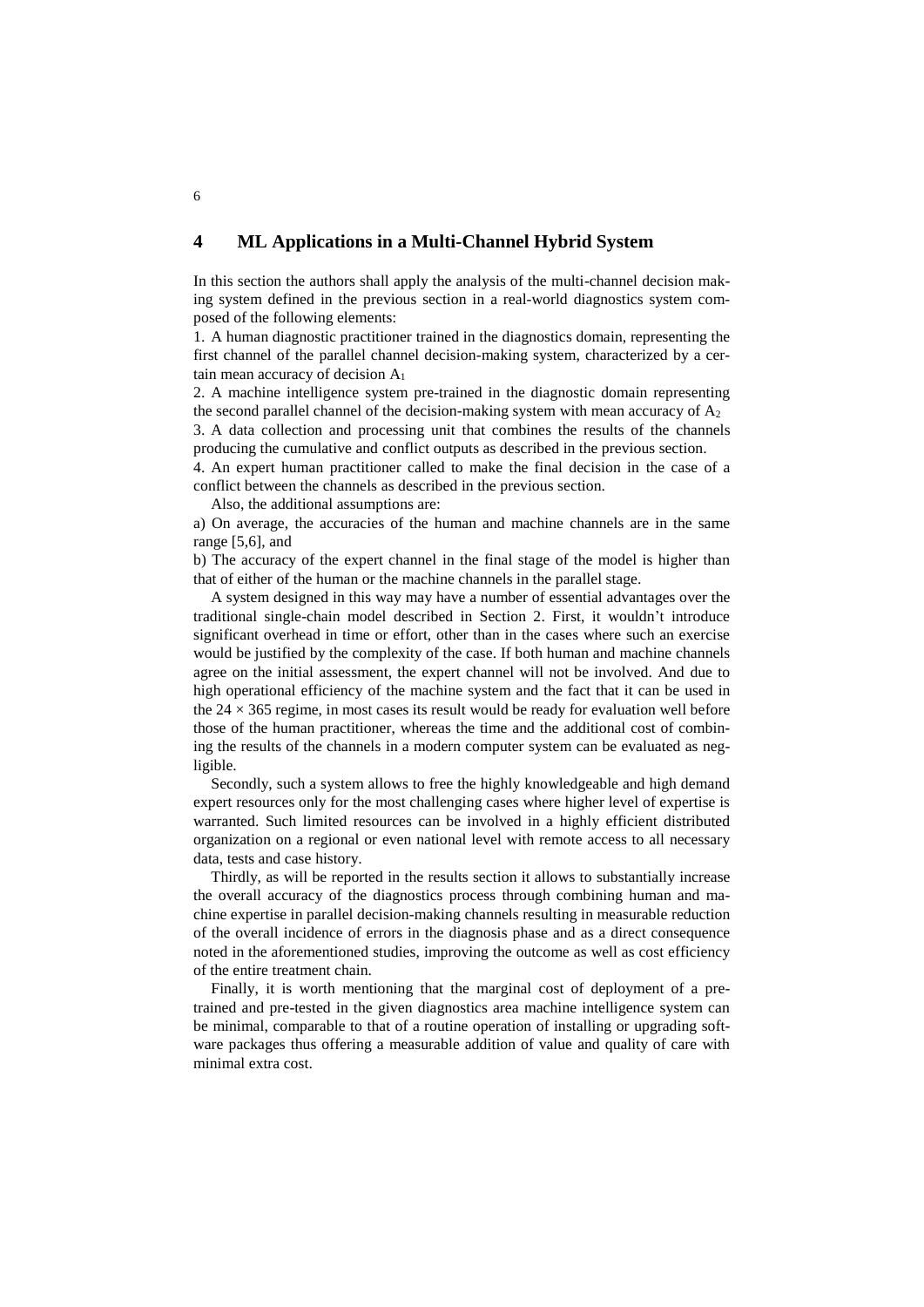## **5 Results**

In this section the authors report the estimations of the gain in accuracy of the final diagnostics decision based on realistic values of the current diagnostics accuracy reported in the literature.

In this analysis, following [5] and other reports it will be assumed that in the diagnostics domain of interest the accuracy of machine intelligence system has reached or approached the average accuracy of a qualified, but not necessarily expert human practitioner. Thus, the machine system is considered in the analysis to be a peer to an average human practitioner in the given diagnostics area, but not necessarily to a distinguished expert.

For application of the proposed diagnostics model and illustration of its potential several different diagnostics areas were taken with the data on accuracy of diagnostics procedures and incidence of errors from comprehensive studies of diagnostics errors in primary care [8,9]:

- (1) Internal conditions (e.g. COPD, Rheumatoid arthritis), 2004, [9]: diagnostic error incidence 13%, not including false positive cases. Adjusted to 20% to account for false positives.
- (2) Asthma, [8]: diagnostic error of up to 30% within reasonable timeframe (wrong diagnosis or no diagnosis)
- (3) Mammography, [9]: 10% and above
- (4) Common across multiple diagnostic areas [9]: 13-15% excluding false positives.

In Table 2, the multi-channel decision-making model has been applied to the above conditions based on the analysis of the model accuracy in Section 3. As can be observed from these results based on reported incidence of diagnostic errors, the improvement in the accuracy of diagnostics resulting from introduction of a multichannel decision-making system with an incorporated AI channel ranged from 8% to 13%.

| Condi-            | Human | Machine | Expert | Multi-channel | Single chain |
|-------------------|-------|---------|--------|---------------|--------------|
| tion              |       |         |        | hybrid model  | model        |
| (1)               | 80    | 80      | 90     | 92.8%         | 80%          |
| (2)               | 75    | 75      | 85     | 88.1%         | 75%          |
| (3)               | 90    | 90      | 95     | 98.1%         | 90%          |
| $\left( 4\right)$ | 85    | 85      | 90     | 95.2%         | $~285\%$     |
|                   |       |         |        |               |              |

**Table 2.** Comparative accuracy, single chain vs multi-channel hybrid models.

These results clearly demonstrate that incorporation of machine intelligence systems as a parallel source of opinion in the decision-making process with a human expert follow-up can significantly improve the accuracy of diagnostics in most reviewed areas with measurable potential benefits for the patients and for the primary care system.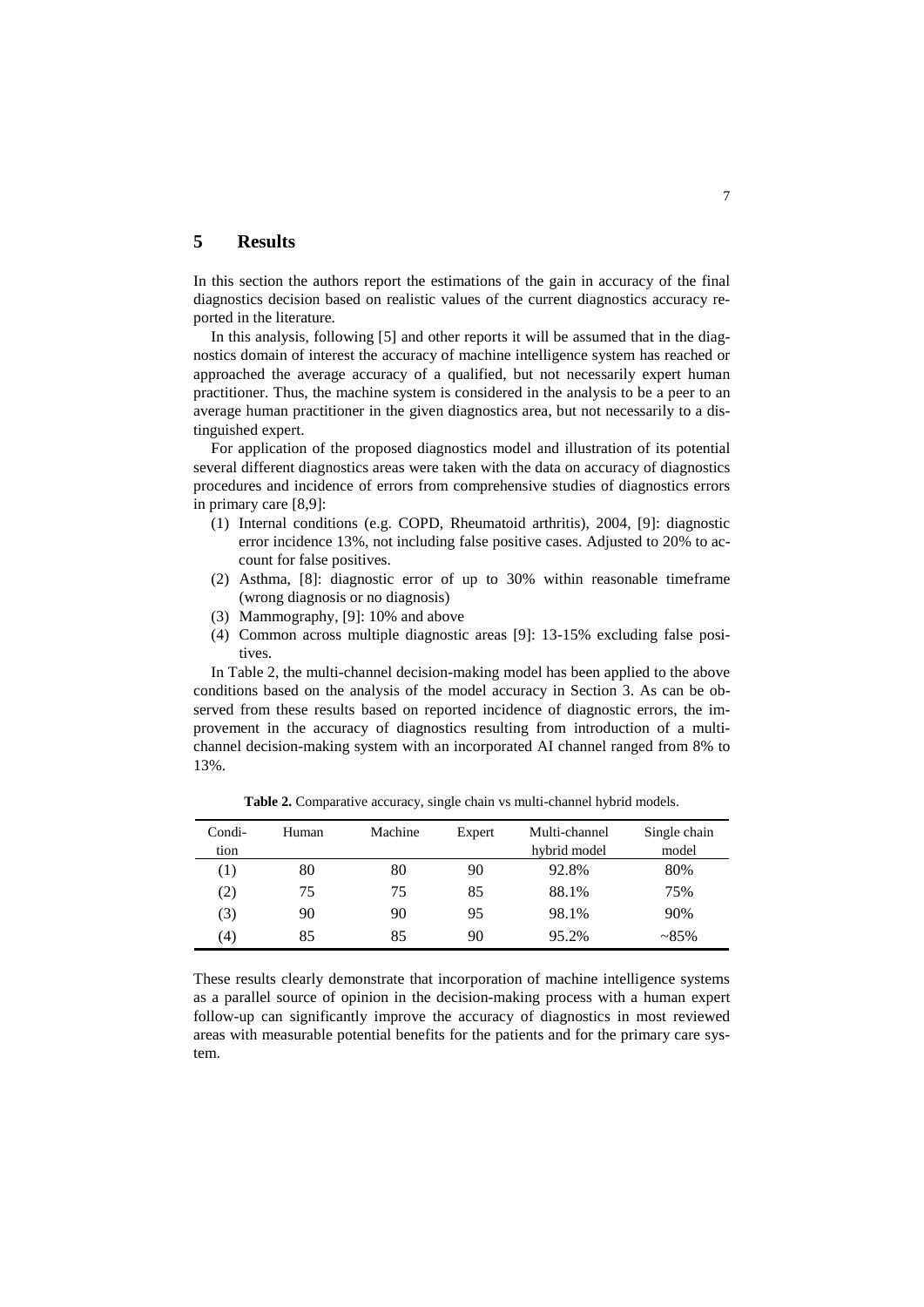## **6 Discussion**

The results reported in the previous section demonstrate that the accuracy of routine diagnostics and the consequent outcome as well as the cost efficiency of the diagnostics phase can be significantly improved by harnessing the capabilities and advantages of machine intelligence systems as a parallel decision-making channel to that of a human practitioner, as in the standard practice of the day.

This conclusion, and the ensuing results are based on the assumption that the probability distributions of channel errors are primarily independent, as illustrated in Fig.3. In this case, the probability of a conflict between the channel can indeed be estimated as in (3).

The authors will attempt to justify this assumption as reasonable. Indeed, as has been pointed by multiple studies, e.g. [4], human performance in critical tasks is often affected by the factors of their condition and environment which machine systems are less dependent upon and affected by. Consequently, it can be expected that errors caused by these factors would not be correlated between the channels.



**Fig.3**. Specific and correlated systematic error in a parallel multi-channel system

Another cause of correlation of erroneous decisions can lie in the specifics of education and experience of the human practitioner vs. the machine system. Again, it can be observed, that the machine system would likely be trained with a much broader and larger sets of data, across geographic as well as individual practice spectrum, reducing the likelihood of correlated systematic errors with any individual human expert. And vice versa, any systematic or system errors in development and / or training of the machine systems are less likely to be reflected in the education and practice of a human practitioner reducing the likelihood of correlated errors. For these reasons the authors believe that the assumption of independence of human and machine decision-making can be made at least as a first approximation in evaluating the accuracy of hybrid decision-making systems with multiple parallel channels.

8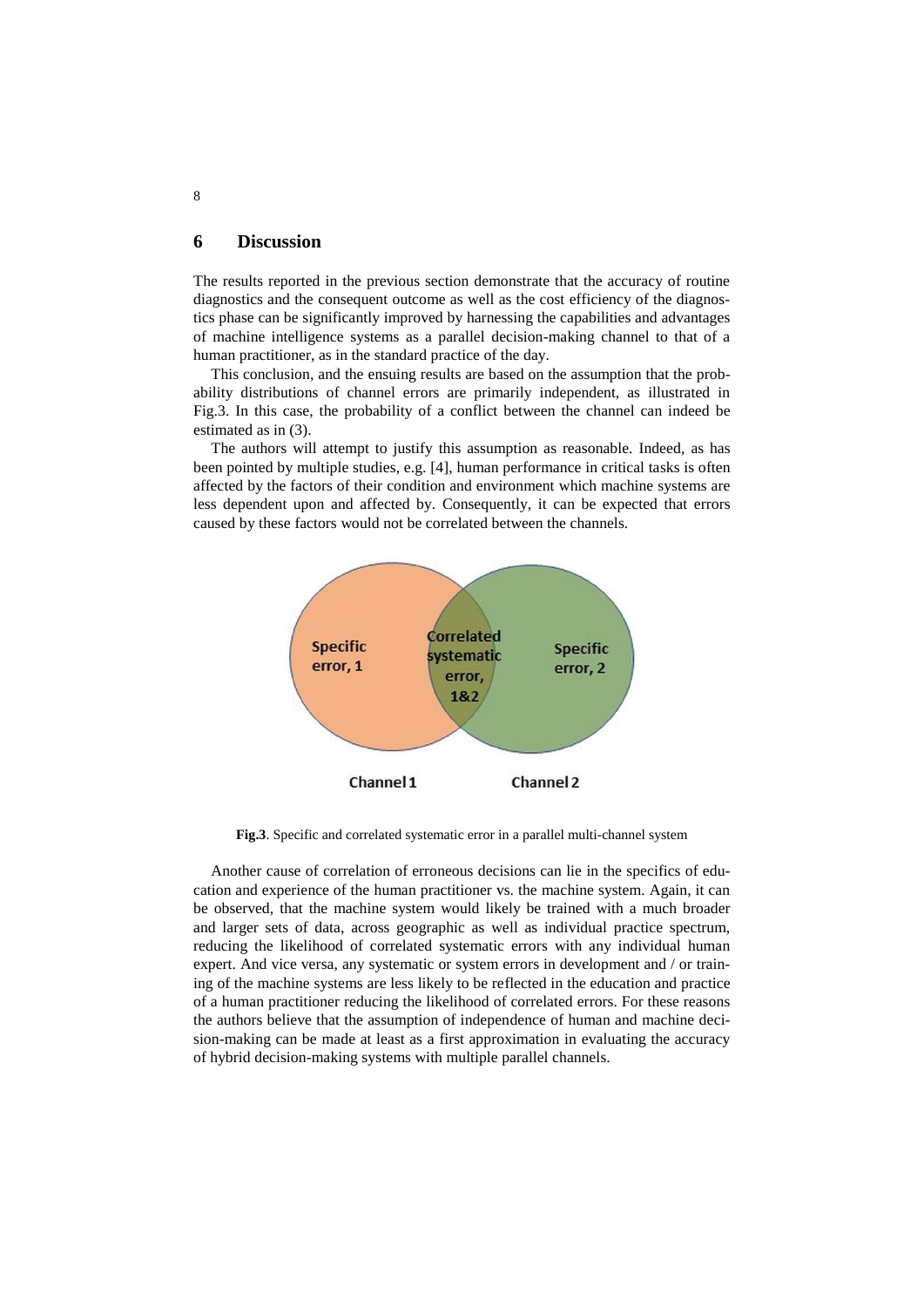Importantly, the model equally addresses both channels of potential error in the single chain scenario: false negative cases that may cause deterioration of the condition and the prognosis due to undetected condition, resulting in prolonged treatment, less positive prognosis and an increase in the overall cost of treatment; and false positive ones, that may lead to unnecessary further testing and treatment and cause emotional discomfort to the patient and their families. In either case, if a disagreement in the decisions between the channels is detected, the case is brought to the attention of a leading expert in the field with improved chance of the correct decision.

It can be noted further that in the longer term the performance, i.e. in the case under consideration, diagnostics accuracy of machine systems can be expected to improve further and eventually surpass not only the average but even the expert ability of humans as has been the case with Chess and Go games [10,11], potentially resulting in further potential gain in the overall accuracy and the resulting efficiency of the multi-channel diagnostics models. In such an event, the efficiency and justification for the expert channel in the proposed model can be called into question, as due to a higher error rate it could actually reverse some of the corrections made by the more accurate machine channel. However, at the time this possibility appears to be remote, both in time and the state of technology.

In conclusion one needs to comment on the monitoring of the operational performance of the diagnostics system that is a necessary and very important phase in applications of any automated systems especially in the areas where it can affect the wellbeing and health of human population. As has been noted earlier in the section, one possible source of unaccounted error in the proposed type of systems that cannot be completely eliminated can be a systematic correlated error that may cause simultaneous failure of the channels.

An example of cases causing such systematic failures can be a subset of rare, nonstandard, novel or substantially deviating from the norm in the diagnostics area cases where neither the human practitioner nor the machine system have received sufficient training or experience. While for aforementioned reasons the authors consider possibility of such errors as reasonably low on the average across the domains, it can certainly be an issue in specific diagnostics areas.

One approach to address such systematic issues could be to trace the diagnostic decision to the eventual outcome of the treatment. Availability and the analysis of such data would allow to identify, track and resolve this type of systematic errors by adding them in the curriculum and practice of both human and machine diagnostics practitioners.

## **7 Conclusion**

The realities of aging population are driving the cost of health care system in the developed countries ever upwards calling for innovative approaches to increase the efficiency of the system while retaining and enhancing its reliability, quality of care and safety. Such opportunities can be found in harnessing the benefits of machine intelli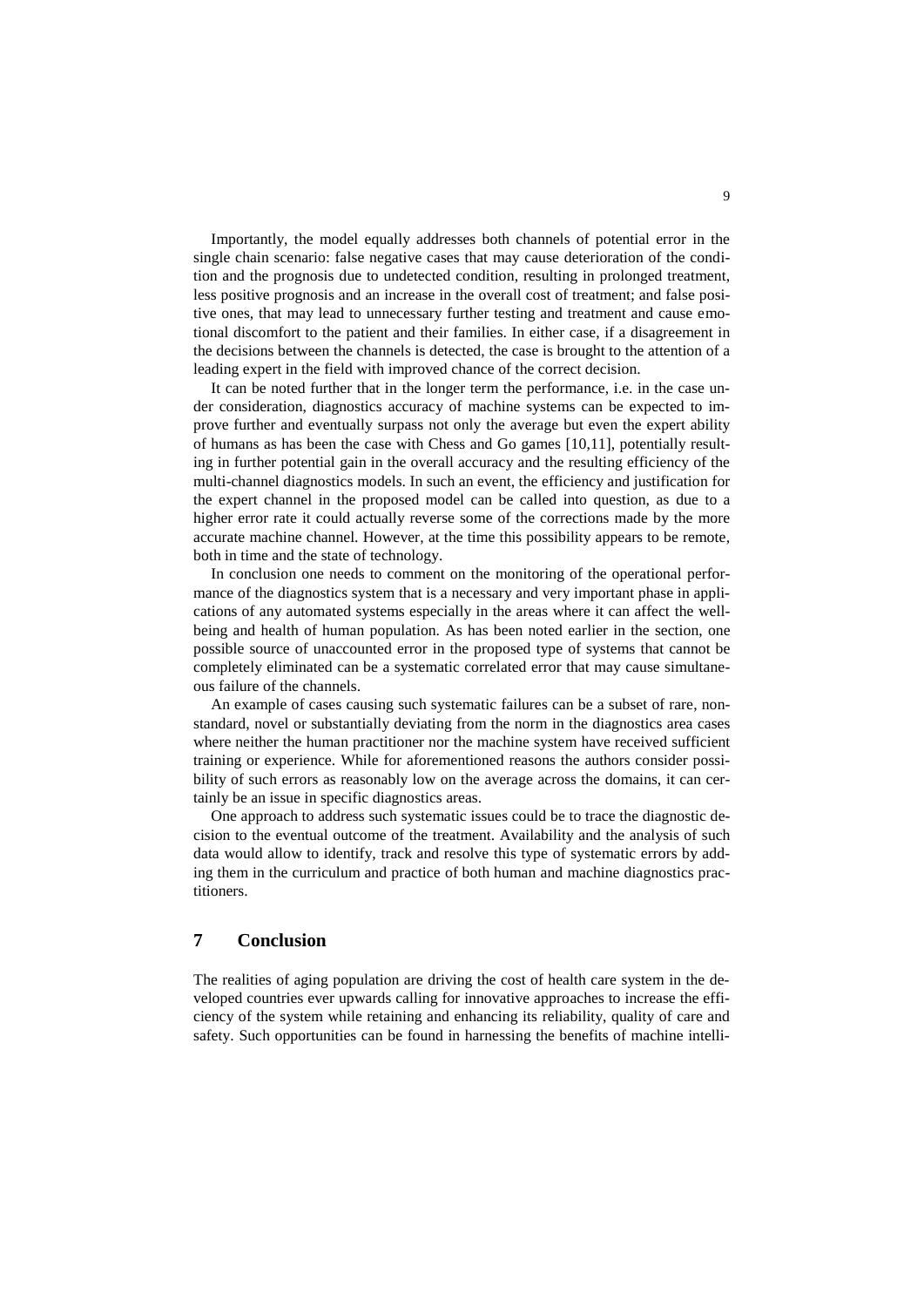gence methods in applications in essential patient care that can substantially improve the accuracy of the diagnostics systems while retaining full control over its operation. The proposed model of combining human and machine expertise into a single synergetic operational system offers a number of significant advantages over the traditional "single-chain" models:

- demonstrated significant improvement in overall accuracy of diagnostics resulting in reduction in unnecessary spending and improved patient care;

with minimal incremental cost of development and deployment;

- flexible: the model can be easily adaptable and transferrable to different areas of patient care;

does not introduce any additional delay due to high performance of the parallel machine channel;

- allows the optimal use of the expert resources only in the cases that require their attention and involvement;

- fully compatible with distributed, high performance and outstanding quality service delivery operational models;

- combines strengths and advantages of the human and machine expertise for a significant improvement to the current practice;

while retaining complete and uncompromised human control over the diagnostics and treatment.

The authors believe and fully expect that development and introduction into operational practice of primary care of hybrid and synergetic human-machine service delivery models of the proposed type and ones similar to it in the near future will have the potential to significant improve the quality, reliability, safety and efficiency of the patient care systems and may facilitate new ideas and approaches in further research, development and improvements in operational practice in this essential for the continuous well-being of the society field.

## **References**

- 1. Kondro, W.: Canadian report quantifies cost of medical errors. Lancet 363 (9426), 2059  $(2004)$ .
- 2. Auraaen, A.: The economics of patient safety. OECD study report, [https://www.paqs.be/fr-](https://www.paqs.be/fr-BE/Ressources/Livre-Mauve/PAQS-Livre-Mauve-20180614-02-OECD-PDF)[BE/Ressources/Livre-Mauve/PAQS-Livre-Mauve-20180614-02-OECD-PDF,](https://www.paqs.be/fr-BE/Ressources/Livre-Mauve/PAQS-Livre-Mauve-20180614-02-OECD-PDF) last accessed 2019/09/27.
- 3. Sheikh A., Donaldson L., Westfall-Bates D. et.al.: Diagnostics errors. WHO Technical series on safer primary care, [https://apps.who.int/iris/bitstream/handle/10665/252410/9789241511636-eng.pdf,](https://apps.who.int/iris/bitstream/handle/10665/252410/9789241511636-eng.pdf) last accessed 2019/09/27.
- 4. Sidorov, P.: The burnout syndrome in communicative professional workers. Gigiena i Sanitariia 3, 29-33 (2008).
- 5. Liu, X., Faes L., Kale A, et al.: A comparison of deep learning performance against healthcare professionals in detecting diseases from medical imaging: a systematic review and meta-analysis. Lancet 1 (6), 271-297 (2019).